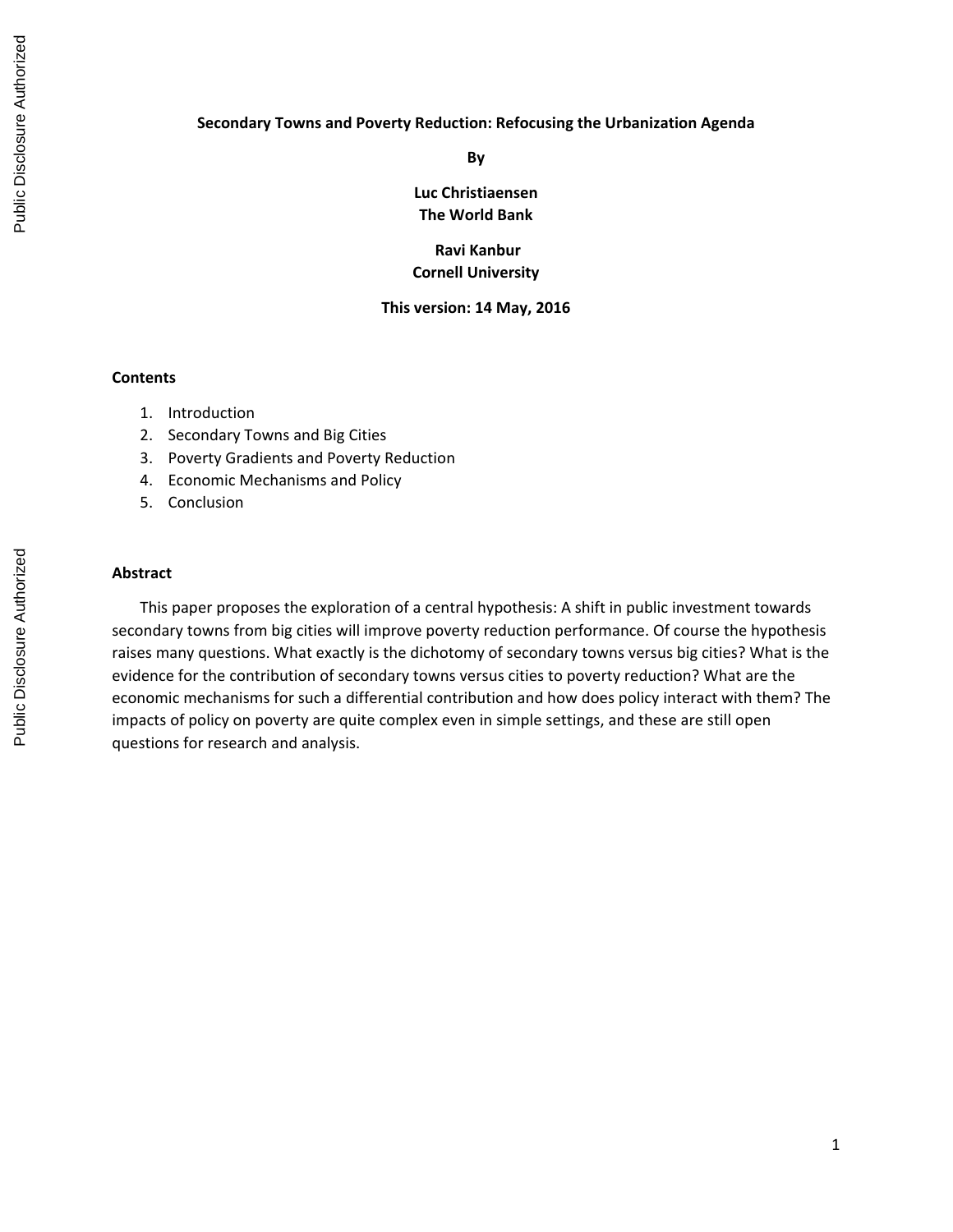### **1. Introduction**

It is now accepted that urbanization is (i) a defining feature of development, (ii) proceeding at a very rapid pace, and (iii) central to poverty reduction strategies. But the urbanization discourse tends to take place at an aggregative level, with the overall national rate of urbanization taking center stage, both as an outcome to be explained, and as a causal variable explaining growth, inequality and poverty. This obscures key analytical features of the urbanization landscape, and often narrows the policy debate simply to the issues relating to large cities. However, there is a growing recognition that the distinction between secondary towns and large cities is a central one for analysis and for policy. Our central tenet is that the composition of urbanization is at least as important as its aggregate rate, for growth and for distribution. In particular, we wish to explore the key role of secondary towns, urban agglomerations far smaller than the usually focused upon large cities, megacities, or capital cities.

This paper proposes the exploration of a central hypothesis: **A shift in public investment towards secondary towns from big cities will improve poverty reduction performance.** Of course the hypothesis raises many questions. What exactly is the dichotomy of secondary towns versus big cities? What is the evidence for the contribution of secondary towns versus cities to poverty reduction? What are the economic mechanisms for such a differential contribution and how does policy interact with them?

The plan of the paper is as follows. Section 2 considers at a conceptual and empirical level the dichotomy between big cities and secondary towns. How and where is the line to be drawn, and does it matter? Section 3 turns to mainly reduced form evidence on how big cities and secondary towns contribute differentially to poverty reduction. Section 4 asks how the models of secondary towns and big cities might help us in understanding the poverty gradient between towns and cities, and their differential contribution to poverty reduction performance. It also considers a policy oriented framework for assessing the poverty consequences of reorientation towards job creation on towns rather than cities. Section 5 concludes.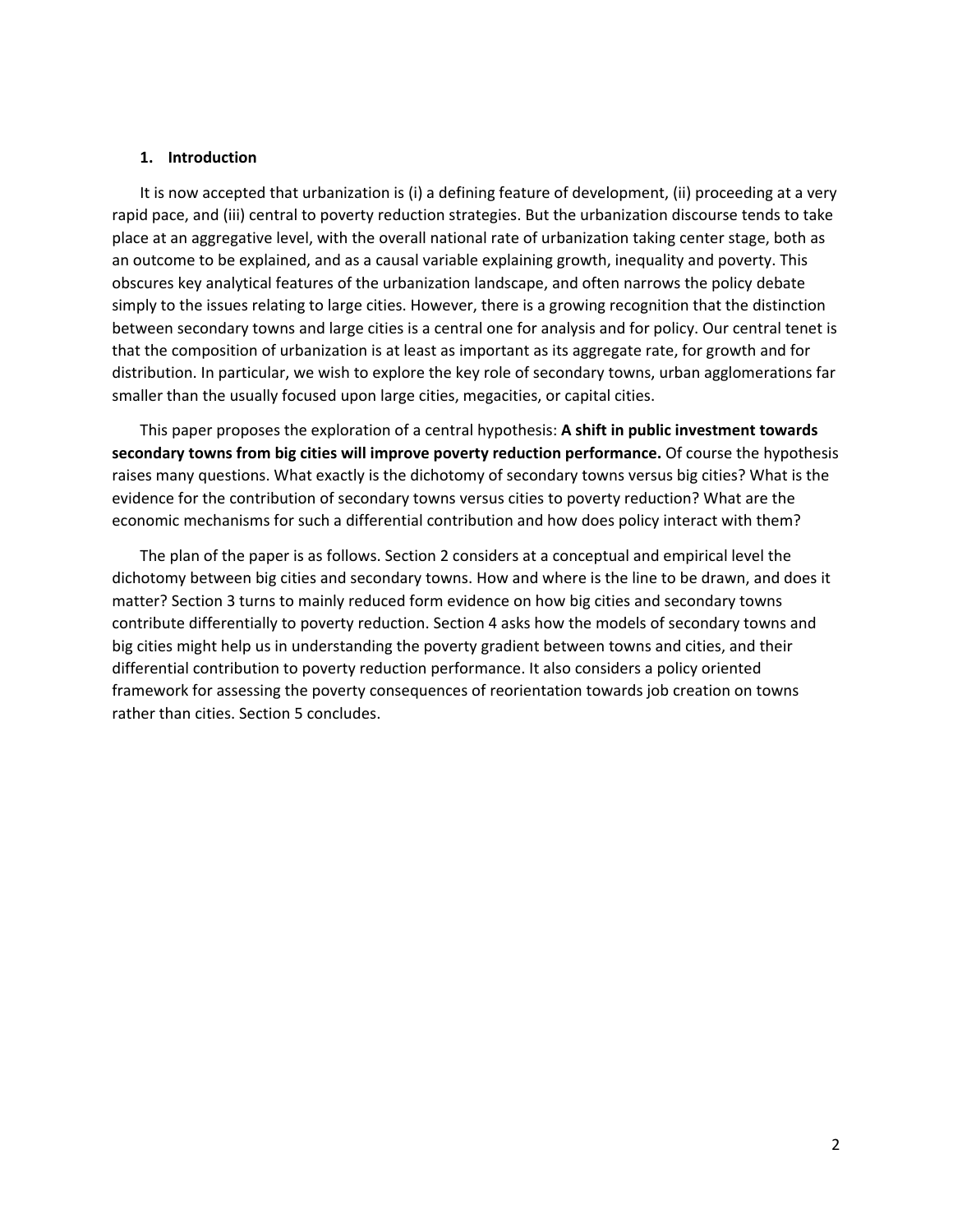#### **2. Secondary Towns and Big Cities**

What exactly is the dichotomy of secondary towns and big cities? One answer of course is that there is not a dichotomy, there is rather a continuum. Indeed the best known regularity in urban economics is that "the number of cities with a population larger than S is approximately proportional to  $S^a$  with a quite close to 1" (Krugman, 1996, p. 399). There is of course a huge literature on this "Zipf's law" and we will return to it presently, but a size distribution of cities raises the question first of how exactly size is determined, and where we draw the line between big cities and secondary towns.

Of course, the population size of a spatial unit depends on how that unit is defined. The most commonly used definitions are based on administrative jurisdictions, and it is well known that this causes a host of comparability problems across countries and over time. A recent attempt to derive comparable urban size through the concept of a functional urban area (FUA) is provided by OECD (2012), and described in Veneri (2013):

"The OECD's methodology applied in this work starts with the identification of the urban core/s of each area. The cores are identified using residential net density thresholds for each 1‐square‐kilometre cell of a regular grid structure. More specifically, all cells with a population of at least 1,500 inhabitants have been selected as urban core cells. Then, the final identification of the urban core is made by aggregating all contiguous…. regions whose share of area covered by urban core cells is higher than 50% and whose total population is higher than 50,000 inhabitants….[T]wo or more cores are considered as part of the same functional region if at least 15% of resident population in one core commute to the other core…All municipalities whose shares of resident population that commute to the core exceed 15% are considered as composing the hinterland of the metro region."

Veneri (2013) finds that this new way of defining city size makes a difference. In fact, for the countries under consideration Zipf's law fits the new data better than traditional city sizes based on administrative definitions. However, the focus of the analysis is OECD countries--the data requirements for the new definition would be a tall order for many developing countries, for which the administrative jurisdictions will continue to structure the data used in analysis. In any event, policy design must at the very least take into account administrative structure, and may even be constrained by it.

Whatever the definition of population units, we are still left with the question of how, if at all, to draw a line between big cities and secondary towns. Largest city versus the rest? Largest X cities versus the rest? Cities whose population share exceeds Y% versus the rest? The largest city versus the rest is a comparison which often animates the policy discourse. Zipf's law suggests that the largest city would be twice as large as the second largest city and so on down. Some geographers use a stronger definition, and define a "primate city" as one which is larger than the second and third cities combined (Jefferson, 1939). Of course if Zipf's law held strictly everywhere, there would be no primate cities in any country on this definition. Thus Paris and Bangkok are primate cities in their respective countries, but Mumbai is not a primate city in India even though it is the largest city in that country, because Kolkata and Delhi together eclipse it in size. Of course the cities forming the nodes of the "golden quadrilateral" in India (Delhi, Mumbai, Chennai and Kolkata) would have some claim to be four of the big cities to be distinguished from the secondary towns, but this leaves open the question of how many are included in this category. The cutoff will vary from country to country and will depend on the purpose at hand.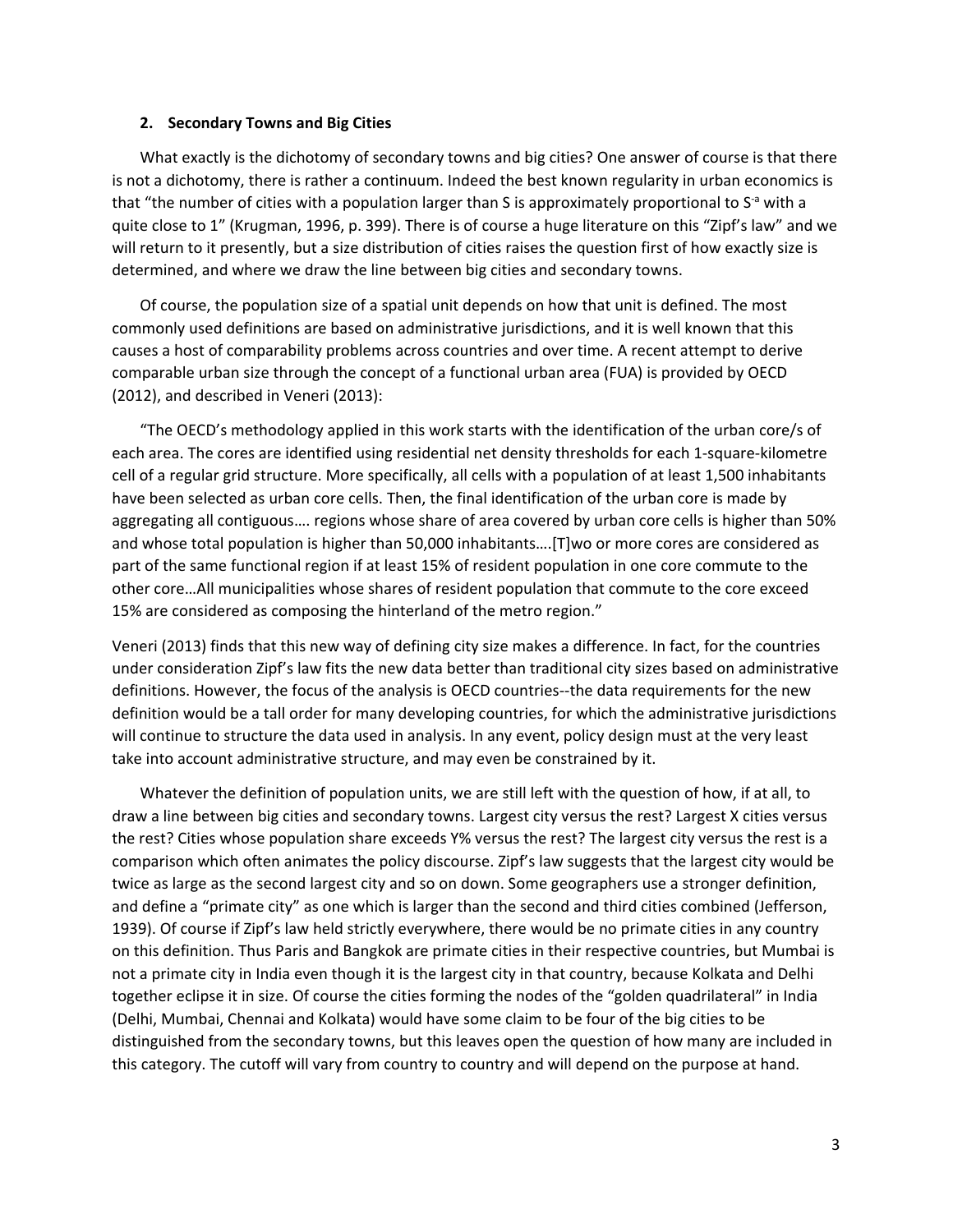The issue of a continuum versus dichotomy of urban agglomeration raises a question about another famous dichotomy in development economics, that between urban and rural. Where exactly does rural end and urban start? According to the OECD (2012) definition, a one square kilometer core cell would not be urban, and would thus be rural, if its population were less than 1,500 inhabitants. While low population density might indeed be thought of as a characteristic of rural areas, data for most developing countries are generated by administrative jurisdictions. Leaving to one side fine questions of data, however, the rural‐urban dichotomy is absolutely central to the positive and normative development discourse. The Lewis (1954) model of dualistic development is a model where the dichotomy is introduced and used to characterize the development process. Lipton (1977) famously coined the term "urban bias", meaning by this:

"(a) an allocation, to persons or organizations located in towns, of shares of resources so large as to be inefficient and inequitable, or (b) a disposition among the powerful to allocate resources in this way." (Lipton 2005).

Thus Lipton was, strictly speaking, putting together secondary towns and big cities on one end of the balance and contrasting this with rural areas at the other end. Presumably he would think of the dichotomy as being sharper and more relevant if the contrast was between big cities on their own and rural areas, and might agree than the very small towns may have more in common with the rural than with the very large cities. We are back then, to the question of a continuum, the conceptual value of a dichotomy, and where exactly to draw the line.

Give this development of the literature, let us start conceptually with a continuum from low population density to high density along the lines of the OECD analysis, combined with size criteria to give us units which range from rural, to mid‐sized urban agglomerations which we can label as "secondary towns", to large cities. Mindful of the many data issues, and without getting too precise at this stage about specific cutoffs which will have to be country specific, let us think of a division of the population into these three categories—rural, secondary (or small) towns, and cities. Another way to characterize these might be as zero, low and high urbanization. The ultimate policy question is where and how public investment should be directed across these three categories of population agglomerations if the objective is poverty reduction at the national level. In order to answer this question, a first question is how these three categories of urbanization are associated with poverty reduction.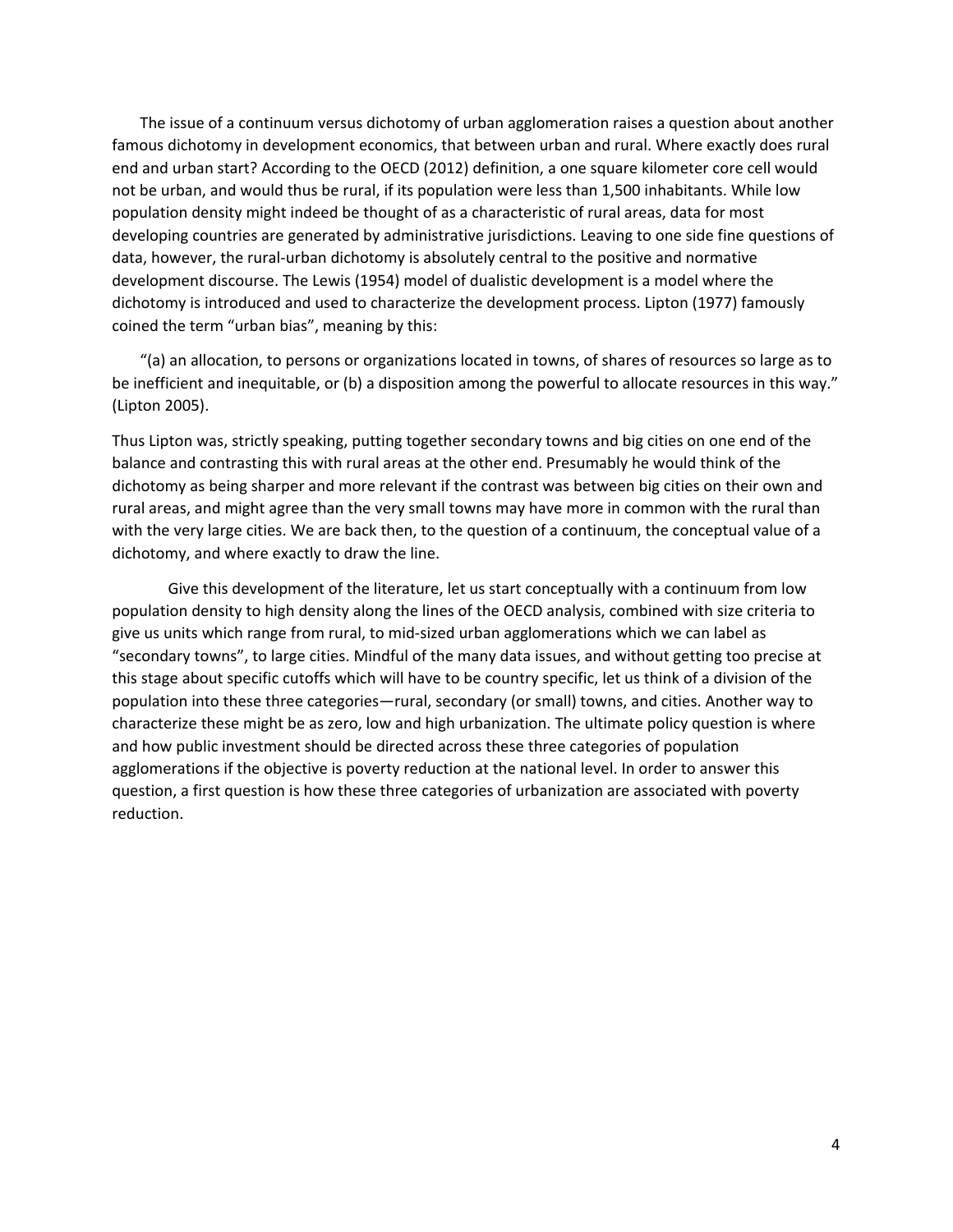# **3. Poverty Gradients and Poverty Reduction**

A long maintained hypothesis in the development literature is that urban areas as a whole have higher per capita income but greater inequality than urban agglomerations. Most famously, Kuznets (1955), had the following characterization of stylized facts of distribution, dividing the national population into rural/urban or agricultural/non‐agricultural sectors:

"An invariable accompaniment of growth in developed countries is the shift away from agriculture, a process usually referred to as industrialization and urbanization. The income distribution of the total population, in the simplest model, may therefore be viewed as a combination of the income distributions of the rural and of the urban populations. What little we know of the structures of these two component income distributions reveals that: (a) the average per capita income of the rural population is usually lower than that of the urban;' (b) inequality in the percentage shares within the distribution for the rural population is somewhat narrower than in that for the urban population‐even when based on annual income; and this difference would probably be wider for distributions by secular income levels (Kuznets, 1955, pp 7‐8)"

Following this hypothesis, if average income and inequality both increase along the continuum from more rural to more urban, with small towns occupying the middle stratum between rural and big cities, what happens to poverty? The outcome of the tension between higher mean and higher inequality is an empirical matter. But one of the great stylized facts from around the world is that the rural poverty rate is higher than the urban poverty rate. For example, in their comprehensive study, Ravallion, Chen and Sangraula (2007, p.676) find that:

"…rural poverty incidence is appreciably higher than urban. The "\$1 a day" rural poverty rate in 2002 of 29 percent is more than double the urban rate. Similarly, while we find that 70 percent of the rural population lives below \$2 a day, the proportion in urban areas is less than half that figure."

This pattern of rural‐urban disparity is repeated in countless national studies using national poverty lines. There is far less evidence, however, on such a "poverty gradient" between secondary towns and cities. One of the reasons is that sample sizes in household surveys are not large enough to permit such disaggregation within the urban population. In the best known study in this area, Ferre, Ferreira and Lanjouw (2012) use small area poverty estimation methods to examine the poverty gradient, and to assess whether there is in fact a "metropolitan bias" in eight countries: Albania, Brazil, Kazakhstan, Kenya, Mexico, Morocco, Thailand and Sri Lanka. They analyze the gradient for both money metric poverty measures and data on access to public services, and find that:

"In all cases, poverty is lowest and service availability is greatest in the largest cities – precisely those where governments, the middle‐classes, opinion‐makers and airports are disproportionately located." (Ferre, Ferreira and Lanjouw, 2012, p. 353)

Leaving to one side the theory implicit in the above statement, which they characterize as "metropolitan bias" to contrast with Lipton's (1977) "urban bias", there is still the dynamic question to answer. Levels of poverty may be lower in areas of high urbanization, but what is the role of urban agglomeration in poverty reduction? Ravallion, Chen and Sangraula (2007) conduct some cross-country regression analysis to try and answer this question, using both the incidence of poverty and a poverty gap measure: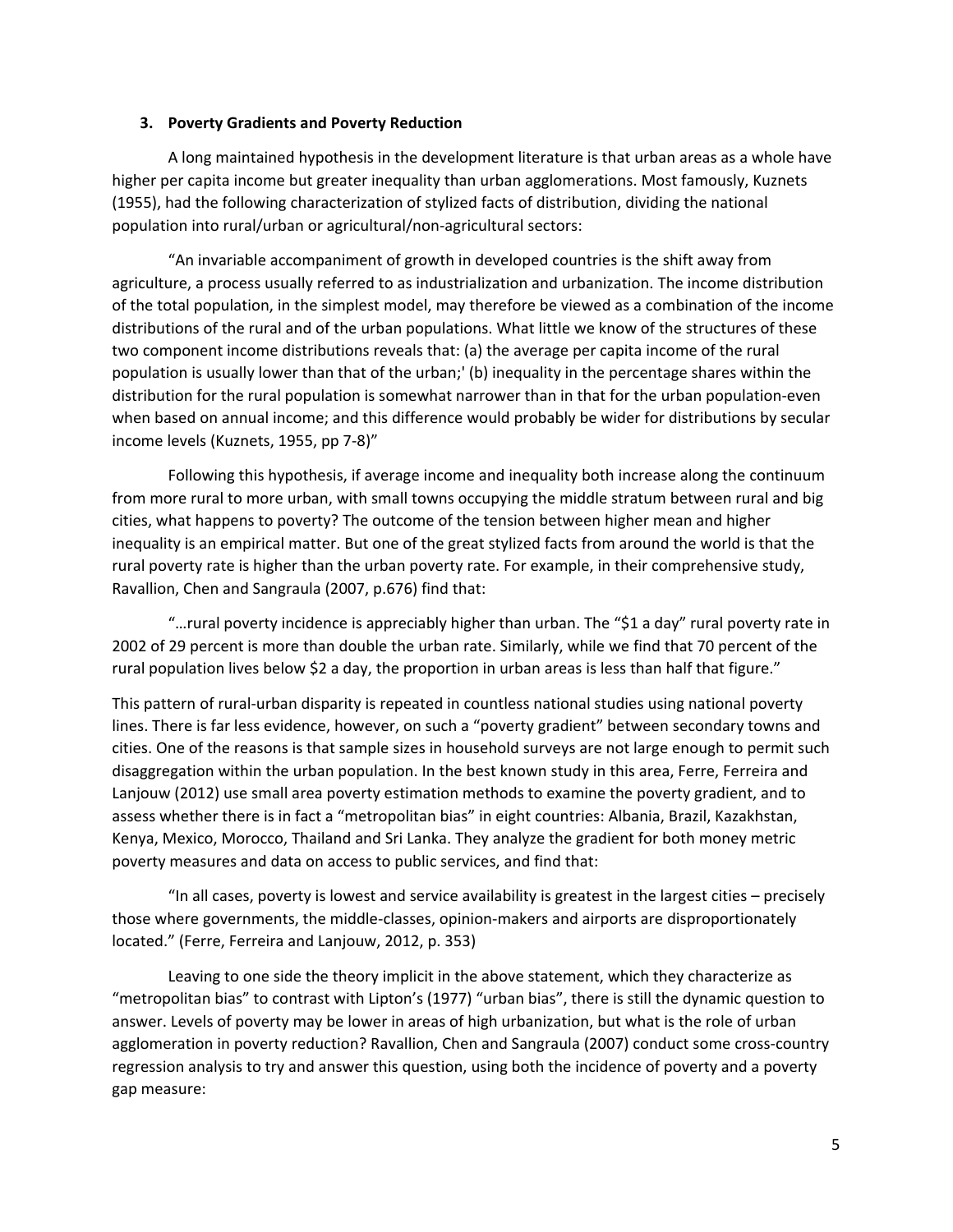"…we regressed urban and rural poverty rates on the urban population share including additive fixed effects (a dummy variable for each region or country): that is, the mean level of poverty at a given urban population share is allowed to vary by region or country….Both poverty measures tend to decline as the urban population share rises, although the effects are generally smaller (but more significant) for the country data…. Among the six regions of the developing world, sub‐Saharan Africa is an exception to our finding that urbanization has been accompanied by falling overall poverty…. All we can reasonably claim from these results is that the data are consistent with the view that the economic changes accompanying urbanization play a generally positive role in overall poverty reduction." (pp 690‐ 691).

We will discuss specific mechanisms underlying these findings, which are quite common in the literature. However, they still only address urbanization in the aggregate. What about the composition of urbanization, in particular, the relative growth of small towns and big cities? This is more difficult to assess given that the greater the level of disaggregation, the weaker is the availability and quality of relevant data. However, Christiaensen and Todo (2014) use such disaggregated data from 51 countries to ask the following question: "….if two economies were to grow at the same speed, would the rate of poverty reduction be faster when people move out of agriculture to larger cities (empirically defined as exceeding 1 million people) or when they move out of agriculture into small towns and the surrounding rural economy?" (Christiaensen, De Weerdt and Kanbur, 2015, p. 3). For 1980‐2004, Christiaensen and Todo (2014) find that there is indeed an additional effect on poverty reduction when people move into secondary towns and the rural non-farm economy when they move out of agriculture.

This differential effect on poverty of migration to small towns versus big cities is an important phenomenon which needs to be explored and interrogated further, with cross‐country and country specific data. One such country specific exercise is conducted by Christiaensen, De Weerdt and Kanbur (2015) for Tanzania, a country in which the composition of urbanization has some expected and perhaps some striking features. The capital city, Dar es Salaam, had a population of 4.5 million according to the 2012 census. It constitutes 10% of the national population, it is the largest urban agglomeration by a huge margin, and it has grown dramatically over the past fifty years, driven largely by in‐migration. Yet as Figure 1 (taken from Wenban‐Smith and Ambroz, 2014) shows, the composition of urbanization throws up some interesting patterns. In 2012 Dar accounted for about one third of the urban population. But it also accounted for about one third of the urban population half a century ago. Further, towns other than district capitals (average population around 20,000) account for a growing proportion of the urban total. There is surely a lot of migration into Dar, but movement out of rural areas is as much to small towns as to the capital city.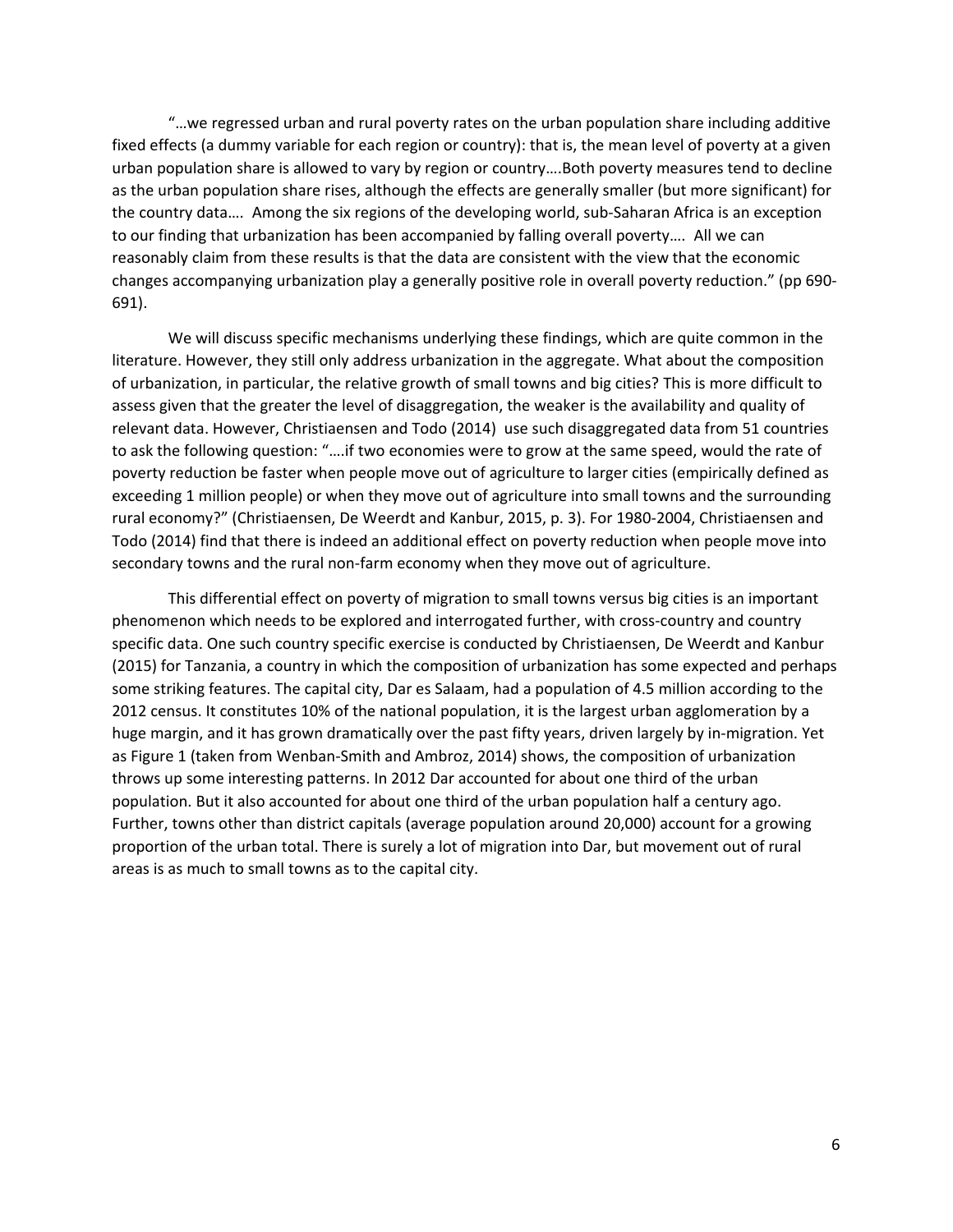Figure 1: the evolution of urban composition in Tanzania



A unique lens on the poverty impacts of migration from rural areas to the city versus small towns is provided by the Kagera Health and Development Survey (KHDS) which tracks migrants from this remote rural region in North‐West Tanzania. While it is only focused on out‐migrations from one region, we have information on 4,339 individuals, first interviewed in their baseline communities in the early nineties and then re‐interviewed nearly two decades later in 2010. The data set is unique not only with respect to its long time frame, but also because it has tracked migrants to rural areas, towns and cities (Beegle, De Weerdt and Dercon, 2011). There was a considerable amount of income growth and poverty reduction in the KHDS sample over its 18‐year span and Table 1, from Christiaensen, De Weerdt and Kanbur (2015), decomposes total income growth and total number of people out of poverty into that realised by people making the transition to (or staying in) the rural areas (further split into its agricultural and non‐agricultural sectors), to secondary towns, or to cities.

The decomposition analysis in Table 1 is interesting from an analytical and a policy perspective. It shows that moves to the city led to large income increases and poverty decreases on average for those who made the move. However, even in the presence of larger migration premiums from moving to the more distant cities, most people engage in the surrounding nonfarm economy or move to secondary towns. Thus moves to secondary towns make up a much larger share of total growth and poverty reduction than moves to cities.

We thus have a range of evidence on the composition of urbanization and poverty reduction. Urbanization per se reduces poverty, but migration to small towns can account for more poverty reduction. What might be the policy implications of these stylized facts? Before this question can be answered, however, we have to consider the underlying economic mechanisms which might be generating these patterns.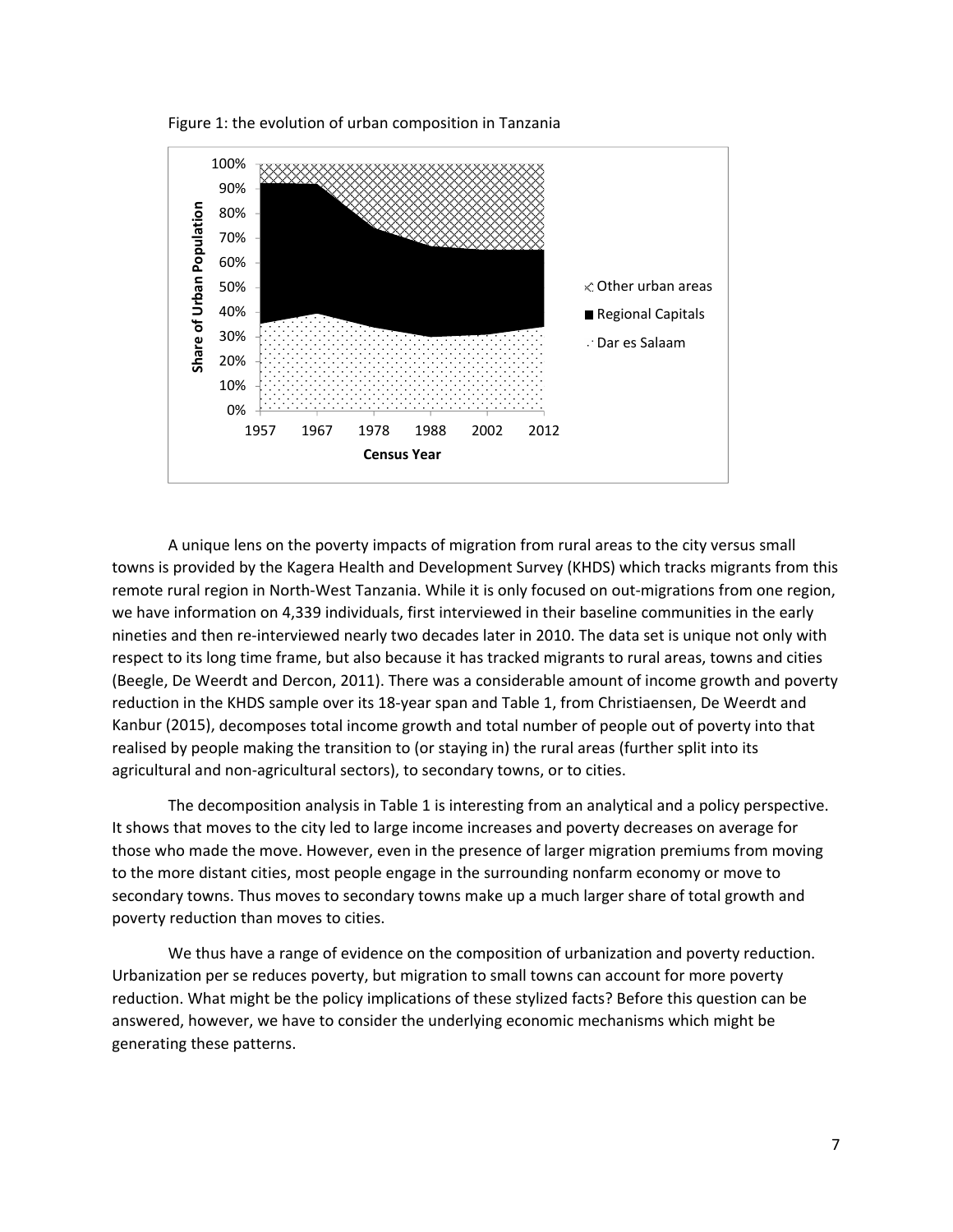| 2010 Sector    | N     | Share<br>migrants | Growth (consumption per aeu) |                 |                                   |                                            |
|----------------|-------|-------------------|------------------------------|-----------------|-----------------------------------|--------------------------------------------|
|                |       |                   | 1991-94<br>average           | 2010<br>average | Average<br>Cons. growth           | Share in total<br>growth                   |
| Rural farm     | 1.906 | 0.32              | 410,421                      | 584,125         | 0.55                              | 0.23                                       |
| Rural off-farm | 972   | 0.44              | 429,412                      | 715.704         | 0.92                              | 0.20                                       |
| Town           | 1,175 | 0.58              | 487,740                      | 941,009         | 1.29                              | 0.38                                       |
| City           | 286   | 1.00              | 497,711                      | 1,413,099       | 2.28                              | 0.19                                       |
| TOTAL          | 4.339 | 0.47              | 441,478                      | 764,886         | 0.95                              | 1.00                                       |
|                |       |                   | Poverty (headcount)          |                 |                                   |                                            |
|                |       |                   | 1991-94                      | 2010            | Net<br>movement out<br>of poverty | Share in total<br>net poverty<br>reduction |
| Rural farm     | 1.906 | 0.32              | 0.66                         | 0.44            | 410                               | 0.34                                       |
| Rural off-farm | 972   | 0.44              | 0.62                         | 0.31            | 294                               | 0.25                                       |
| Town           | 1.175 | 0.58              | 0.47                         | 0.17            | 359                               | 0.30                                       |
| City           | 286   | 1.00              | 0.47                         | 0.02            | 126                               | 0.11                                       |
| TOTAL          | 4.339 | 0.47              | 0.58                         | 0.31            | 1.189                             | 1.00                                       |
|                |       |                   |                              |                 |                                   |                                            |

Table 1: Decomposing growth and poverty reduction from Migration, Kagera, Tanzania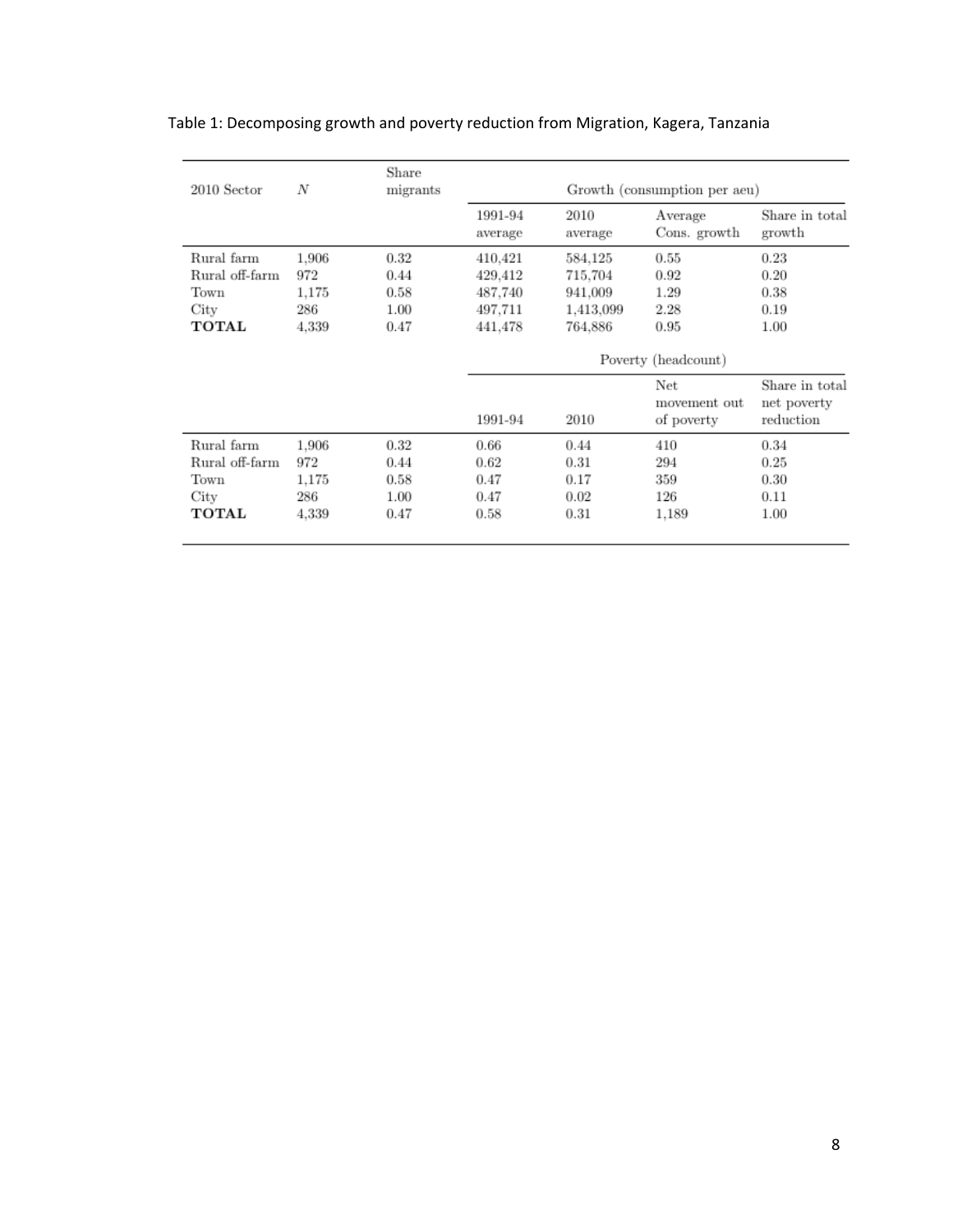# 4. **Economic Mechanisms and Policy**

The reduced form evidence on poverty seems to send a number of, perhaps mixed, messages. On the one hand, there is a declining poverty gradient running from rural areas, through secondary towns, to big cities (Ferre, Ferreira and Lanjouw, 2012). This gradient is the accounting resolution of an increasing per capita income gradient and an increasing inequality gradient. Further accounting exercises might then suggest that a reallocation of population share to cities, from rural areas and from small towns, would reduce overall poverty holding everything else constant. This is indeed suggested by Ravallion, Chen and Sangraula (2007) for a rural‐urban divide, who find a correlation between national poverty reduction and the share of the urban population. However, Christiaensen and Todo (2014) find that, holding overall growth constant, more migration to small towns reduces poverty more. And Christianesen, De Weerdt and Kanbur (2015) find that although moves from rural areas to the city reduce poverty much more than moves to small towns, there are so many more of the latter that as a whole they contribute more to total poverty reduction.

One way to begin to make sense of these multiple findings on poverty, location and migration is to start with the FGT family of poverty indices  $P_{\alpha}$ , where  $\alpha$  is the index of poverty aversion:

$$
P_{\alpha} = (1/n) \sum [(z-y_i)/z]
$$

where i is the index for the n individuals in the economy. As is well known, this measure is decomposable across mutually exclusive and exhaustive groups indexed by j with population weight  $x_i$ :

$$
P_{\alpha} = \sum x_j P_{\alpha, j}
$$

Consider now dividing the economy up into three locations--cities, towns and rural. Further, if we have a panel data set at time t and t+1, we can divide the population up into 9 mutually exclusive and exhaustive groups of movers and stayers in each location, and these are the nine groups in the poverty decomposition. Change in national poverty is then simply given by:

$$
\Delta P_{\alpha} = \sum x_j \, \Delta P_{\alpha, j}
$$

Thus national change in poverty is a weighted sum of the change in poverty of those who were and stayed in rural areas, those who moved from rural areas to cites, those who moved from rural areas to towns, those who were and stayed in towns, those who moved from towns to rural areas, those who moved from towns to cities, and the corresponding three categories for cities, making 9 groups in total.

The contribution of each category to national poverty reduction is:

$$
c_j = [x_j \Delta P_{\alpha, j}]/[\Delta P_{\alpha}]
$$

Consider now a division of the population into stayers (3 groups) and movers (6 groups). The relative contribution of each group to poverty reduction depends both on  $x_i$  and on  $\Delta P_{\alpha,i}$ . As is the case in the Kagera sample, even if  $\Delta P_{\alpha,j}$  is relatively small for a particular group of movers (rural to town compared to rural to city),  $x_i$  can be relatively so large (number of rural to town moves compared to number of rural to city moves), that  $x_j \Delta P_{\alpha,j}$  for this group can be larger than for another group of movers.

In a purely accounting sense, then, national poverty reduction is greatest when (i) poverty reduction is greatest in that group where the stayers are relatively large in number and (ii) moves are numerically greatest where the location‐destination combination gives the highest reduction in poverty.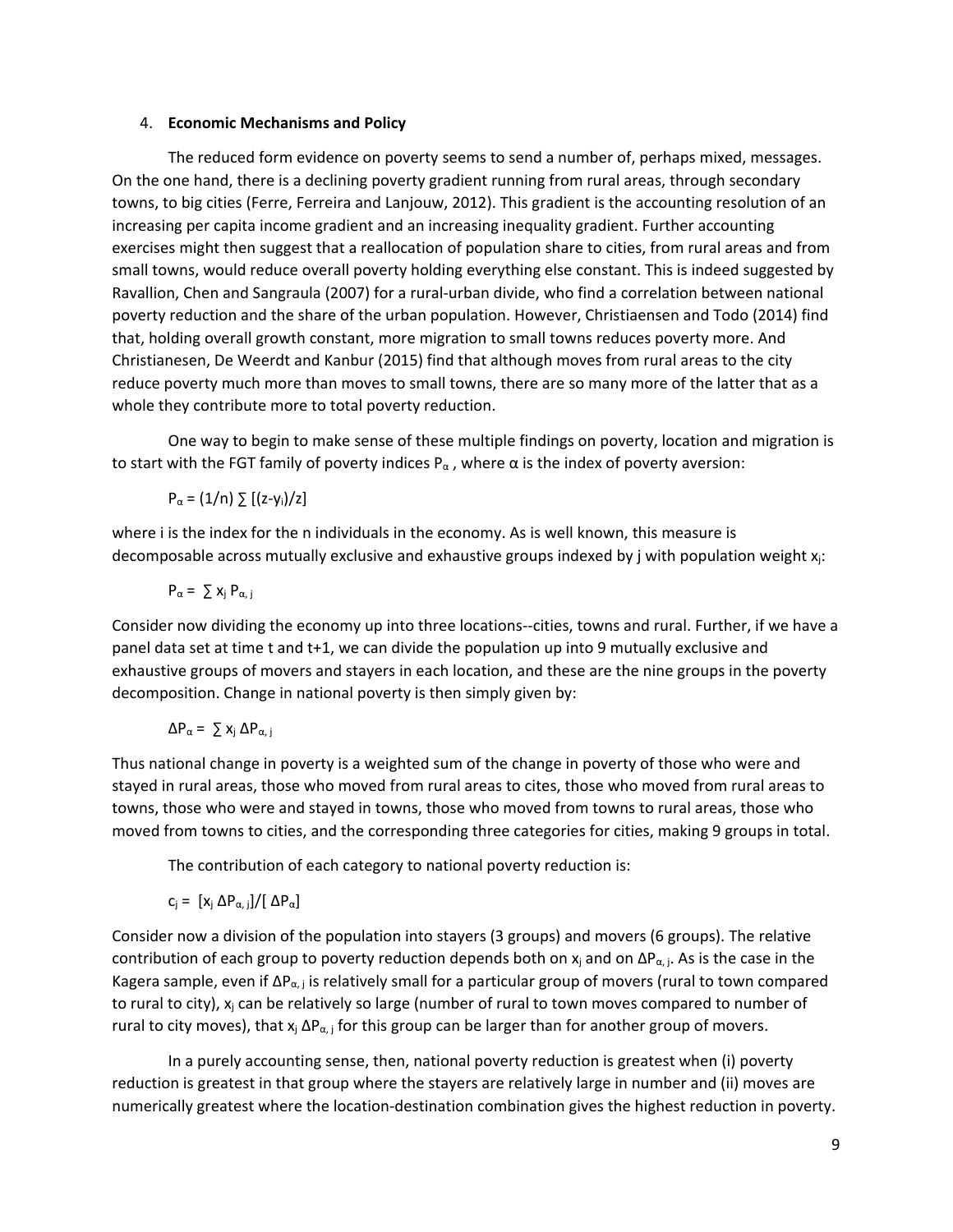A preliminary policy conclusion might then be to invest resources in reducing poverty where the number of stayers is relatively large, and to also invest resources in poverty reduction in locations where most people are moving to. In a standard rural‐urban dichotomy this leads to the classic tradeoff in some countries between investing in rural areas because that is where the bulk of the population resides versus investing in urban areas because that is where the population is moving to. In a three location characterization, with a rural‐town‐city distinction, the same tradeoff exists but is manifested in many more dimensions. In particular, there is the tradeoff between investing in small towns versus big cities if the objective is poverty reduction. But the accounting framework, while highlighting possible tradeoffs, cannot directly help in its resolution because it has nothing to say about the economic mechanisms which underlie the population movements and poverty shifts within the groups.

The issue of economic mechanisms was also brought up by Krugman's (1996) famously referred to "mystery of urban hierarchy". He posed three questions, referring en passant to the work of Simon (1955) and Henderson (1974):

"The first question is why city sizes are persistently unequal, why there is no typical size of a city. Economic analysis has made considerable progress on this issue: the classic Henderson‐type urban systems model has now been complemented by an analysis that makes sense of the geographers' concept of a central‐place hierarchy…..The second question is why the sizes of large cities are so well described by a power law. Simon's unjustly neglected random‐growth model offers a potential explanation…..but it is hard to see how to reconcile the types of model that might explain a power law with the urban system models that are otherwise so persuasive. Finally, the power law on city sizes is a disturbing one: the exponent is very close to one….it is still hard to see why 1 should consistently be the exponent." (Krugman, 1996, p 417)

There has of course been an explosion of literature in the last ten years taking up Krugman's challenge. Productivity and innovation shocks underlie the generation of city size distribution in Eeckhout (2004), Rossi-Hansberg and Wright (2007) and Duranton (2007). Hsu (2012) is only one recent example of attempts to derive the city size distribution from some combination of agglomeration economies. There is, however, little discussion in the literature of the relationship of city size to inequality and poverty. One recent exception is Behrens and Robert‐Nicoud (2014, p. 1371):

"We develop a framework that integrates natural advantage, agglomeration economies and firm selection to explain why large cities are both more productive and more unequal than small towns. Our model highlights complementarities among those factors and matches a number of key stylized facts about cities. A larger city size increases productivity via selection and higher urban productivity provides incentives for rural–urban migration. Tougher selection increases the returns to skills and earnings inequality in cities."

The initial model in the Behrens and Robert‐Nicoud (2014) is one where a single city emerges from a rural start, and the city has higher productivity and greater income than the countryside. The model is then extend to the case of a single rural hinterland with many cities of different city sizes.

A general framework for economic mechanisms and policy is to start with the three locations rural, town and city—and consider interactions between the actions of three types of agents individuals (migration decisions), enterprises (firm location decisions), and government (public investment decisions). The earliest literature linking location and migration relates to the work of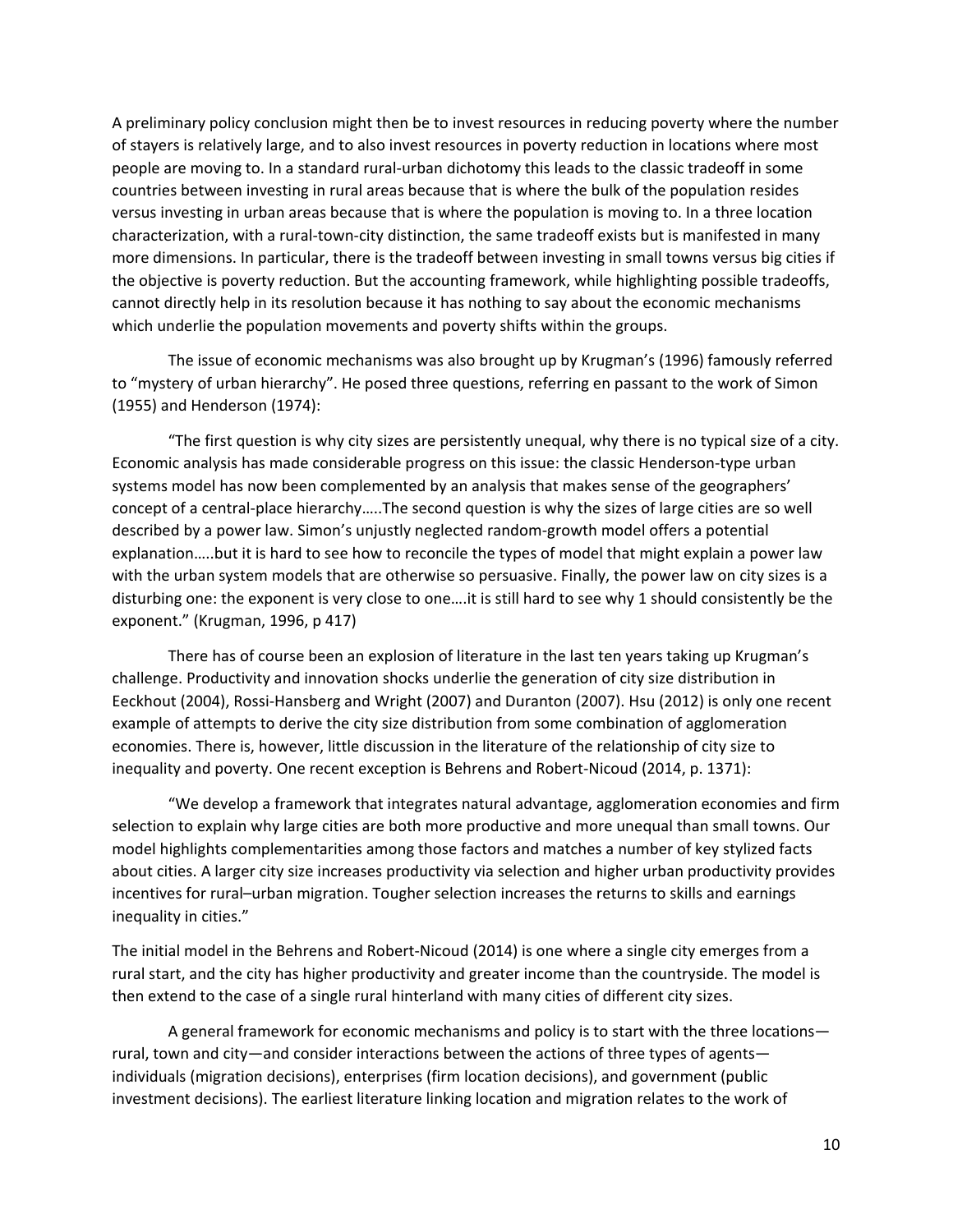Todaro (1969) and Harris and Todaro (1970). More recent literature brings in enterprise decisions along with agglomeration economies and selection processes to generate cities emerging from a rural setting, and city size and urban systems structures (for example, Henderson, 1974; Duranton, 2007, and Behrens and Robert‐Nicoud, 2014).

Turning specifically to our central hypothesis, that public investment should be reoriented away from big cities towards small towns, there is some support for it from the literature on economic mechanisms which identify big cities as being inefficiently large, thereby affecting growth prospects in that city and in the surrounding hinterland. A good example of such an analysis is provided in Duranton (2008). Building on Henderson (1974), a number of arguments are developed as to why the primate city might be "too large":

"Primate city favouritism can work through a myriad of small decisions from underpriced gasoline and better provision of local public goods to better business opportunities for government cronies in the primate city (Henderson and Becker 2000; Henderson 2002a,b)…..Earnings are higher than they would otherwise be in the favoured cities. …. It is then easy to see that the equilibrium size of the favoured city is larger than that of the non-favoured city.... The potentially large misallocation of resources associated with primate cities suggests that some effective policies to reduce urban primacy are needed. However, dealing effectively with this problem is going to be hard. First, primate city favouritism manifests itself in many different ways and there is no definite evidence at this stage about which channel(s) matters most…. Second, the political economy associated with urban primacy may be very difficult to break. …Third, the theoretical findings of Henderson and Venables (2006) suggest that governments may play a role in anchoring expectations about which secondary cities will get developed." (Duranton, 2008 pp. 709‐710).

The above argument captures a broad consensus about the need to invest in smaller cities and towns from the efficiency perspective (see also Duranton, 2015), but has little to say about inequality and poverty. As already noted, the model and mechanisms set out in Behrens and Robert‐Nicoud (2014) identify a rising per capita income and rising inequality gradient from rural areas to cities of increasing size. There are also some policy implications in this work since "everything that makes cities more productive and urban life more desirable, makes the emergence of cities more likely and allows for larger cities" (Behrens and Robert‐Nicoud, 2014, p. 1372). One implication of this is that the government could in principle make small towns more attractive than cities and encourage their development. These would have lower inequality but also lower per capita income (unlike the efficiency arguments of Duranton, 2008).

An alternative approach, and one which may bring many of these arguments together in somewhat tractable form, is to go back to the formulation of Todaro (1969) and Harris and Todaro (1970) and bring together migration and distribution into a common framework, relying on the rest of the literature to provide insights into elements that the Harris‐Todaro framework does not emphasize. In the simple two sector story of Todaro (1969) there is a single rural income but two urban incomes—a high modern sector outcome if such employment is secured, and low informal sector fall back in case of unemployment. The three incomes are taken to be exogenous in the simplest model. Migration equilibrium is then given by equality of expected utility across the two sectors, and this specifies a three point income distribution giving shares of the population with the rural sector income, the urban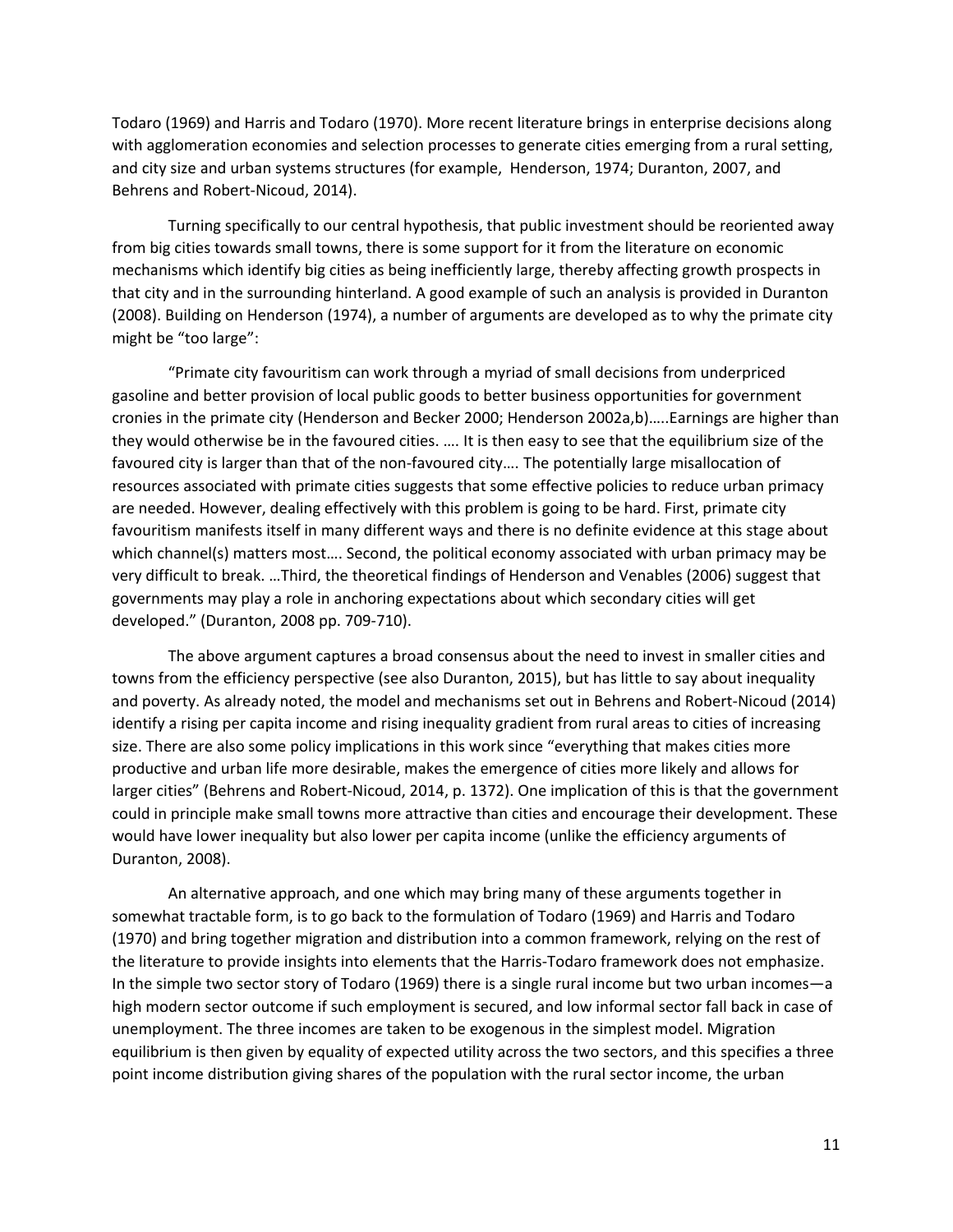modern sector income, and the urban informal income. Anand and Kanbur (1985) provides an early explicit analysis of the behavior of poverty in this simple model as urban modern sector jobs increase.

Christiaensen, De Weerdt and Kanbur (2016) expand the simple framework to the case of a rural area with two destinations‐town and city. The rural area still has a single income. Each destination has two incomes, a modern sector income and an informal sector income. In keeping with the stylized facts, the mean income of the city is higher than the mean income of the town, but income inequality is greater in the city. Further, there is a migration cost which is higher for migration to the city than for migration to the town. With this datum, migration equilibrium is specified as equality of expected utility across the three sectors, it being assumed that the high income in the urban destinations can only be secured with a probability given by the employment rate in each area—if an incoming migrant fails to secure this job they get the low informal income of that area. With this specification, equilibrium now ties down a five point income distribution, with population shares for the rural income, the city high and low incomes, and the town high and low incomes.

The policy question can now be posed as follows, in a similar spirit to the primate city discussion in Duranton (2008): if the objective is poverty reduction, would it better for the government to help create a new job in the modern sector of the city or the town? The answer to this question depends on a number of factors, including where the poverty line is drawn relative to the five incomes in question, and the specific poverty index. However, under certain conditions it can be shown that the impact on poverty of job creation in either location is exactly the same. To see the intuition behind this, take the head count ratio as the poverty index, and let the rural income and the two informal incomes be below the poverty line. Creating an additional job in the city pulls in the migrant who is lucky enough to get that job, but also many more migrants who come in the hope of getting that job but are unsuccessful. The head count goes down by one for the migrant who is lucky enough to get the new modern sector job, but the unlucky migrants do not change the head count because they start and finish below the poverty line. The same argument holds for the creation of a new modern sector job in the town. Poverty falls as a result of urban growth through modern sector job creation, but by the same amount in either of the two urban location—the decision then depends on the relative cost to the public purse of creating a job in the city versus the town.

If the poverty index is not  $P_0$  (the head count ratio) but is  $P_1$  (sensitive to the depth of poverty), the argument is somewhat more complicated. The creation of a new job in the modern sector of the city changes the poverty gap of the lucky migrant who gets this job by the poverty line minus the rural wage. But it also changes the poverty gap of the unlucky migrants who are attracted by the prospect of the new job but failed to secure it, and ended up with the informal sector income. The overall effect on  $P_1$ poverty is complicated because the population reallocation necessitated by the migration equilibrium condition is itself dependent upon the informal sector income in each sector. But the effect can be calculated (see Christiaensen, De Weerdt and Kanbur, 2016). The comparison depends among other things on the gap between the rural income and the informal income in the two locations. In the case where urban informal incomes are lower than rural incomes, as in the standard Todaro (1969) model, the smaller is the gap between the two the better will be the impact of modern sector job creation on poverty. In the case where urban informal incomes are higher than rural incomes, the larger is the gap between the two the better will be the impact of modern sector job creation on poverty. The public policy choice thus depends not only on the cost of creating a modern sector job in town versus city, but also on the characteristics of the informal sector in that location.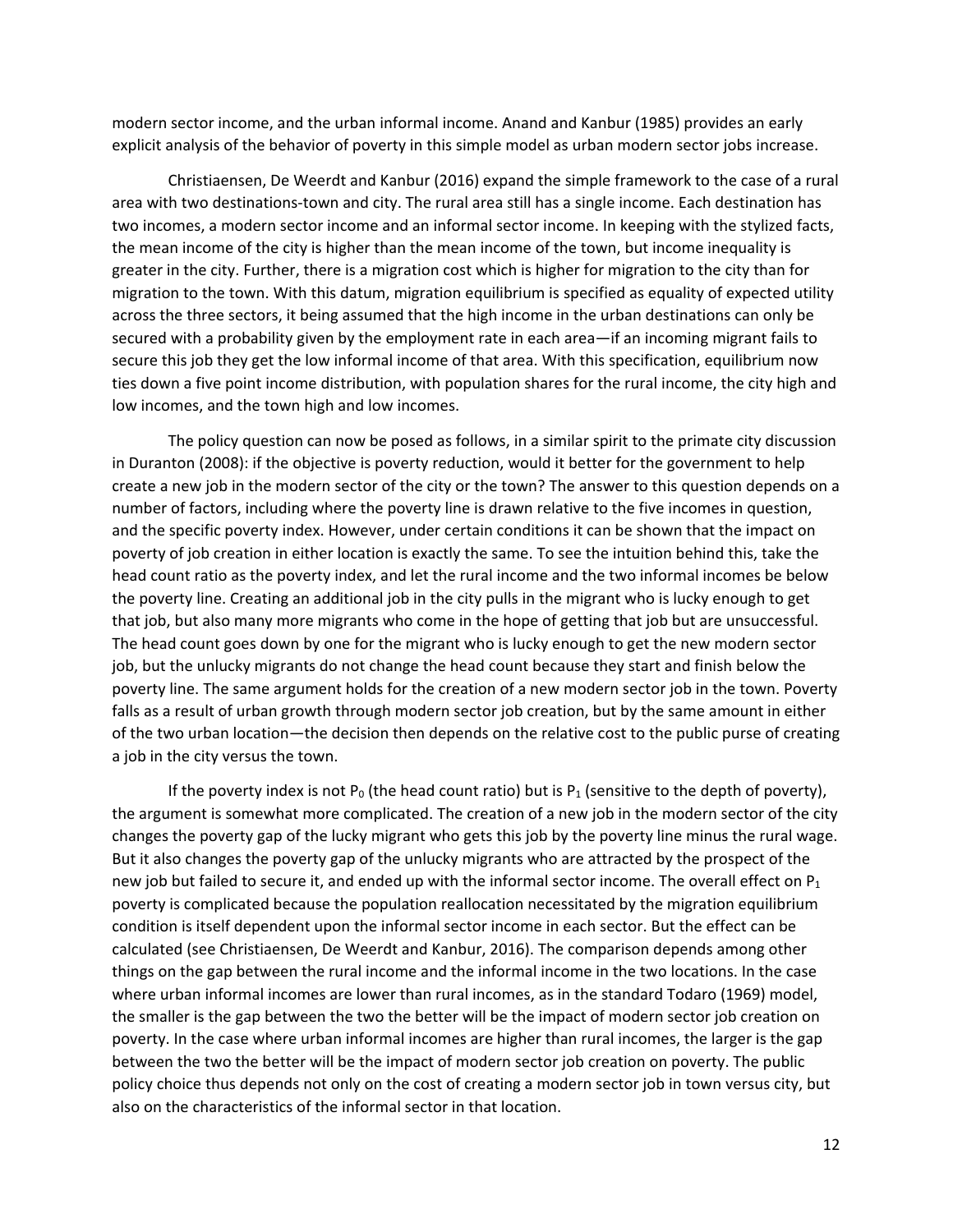Clearly, policy interventions which improve wellbeing in a location will make the inhabitants of that location better off, and this will attract more migrants to that location. The policy questions then are (i) what sorts of intervention will achieve this change and (ii) what will be the impact of the change on poverty once all economic responses are taken into account? The literature is still some way from providing clear and specific answers to these questions. In this section we have thought of the change as improving modern sector job prospects in urban locations, and have begun the analysis of the poverty impacts of such changes. However, these impacts are quite complex even in simple settings, and how exactly the job prospects are improved by what sorts of policy intervention, is still an open question for research and analysis.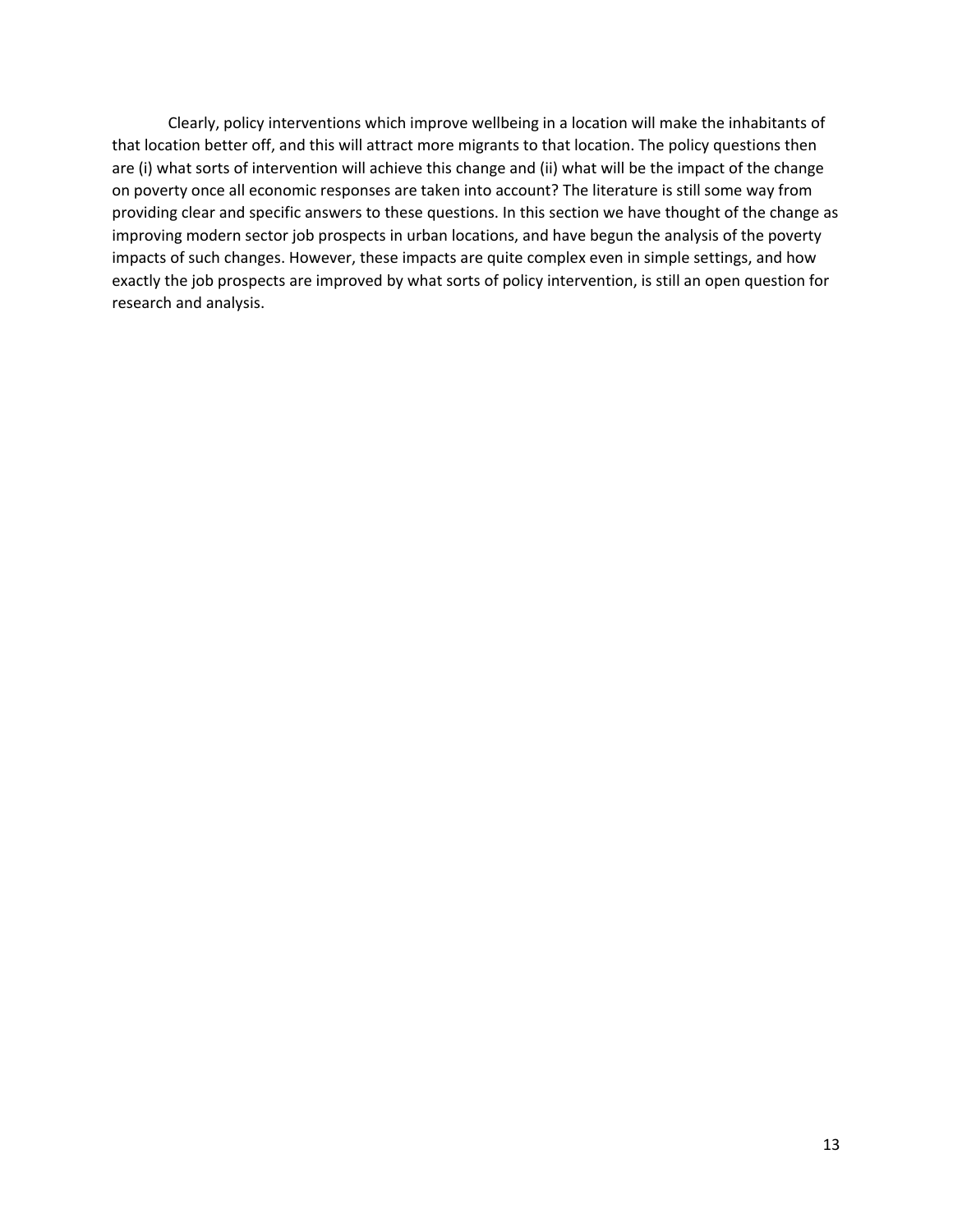### **5. Conclusion**

The question of reorienting public investment from big cities to smaller secondary towns in order to achieve greater poverty reduction, itself raises many more questions. Among these: What exactly is meant by a secondary town or a small town? How do they differ across a range of socio‐economic indicators and in access to public services? How important are these smaller entities in explaining the rate of urbanization, economic growth and poverty reduction? What determines migration to secondary towns compared to large cities? What is the growth potential of secondary towns relative to large cities? How different are their distributional characteristics? Does growth in secondary towns create more jobs, especially for the bottom forty percent of the income distribution, compared to the growth of large cities? How should governments decide on the allocation of public investment across different sized urban agglomerations? What are effective policies to promote secondary town development? What can be learned from the history of urbanization in developed countries with regard to these questions?

This paper attempts to pose our central hypothesis and to begin providing answers to some, very few, of these questions. While there is an open research agenda, we believe that the literature provides at least preliminary support to the hypothesis. This in turns leads, through the above questions, to an open research and policy agenda to further document the nature of the poverty gradient between rural areas, small towns and cities, to investigate the economic mechanisms which generate these patterns, and to explore policy options for reorienting public policy towards secondary towns so as to further enhance poverty reduction.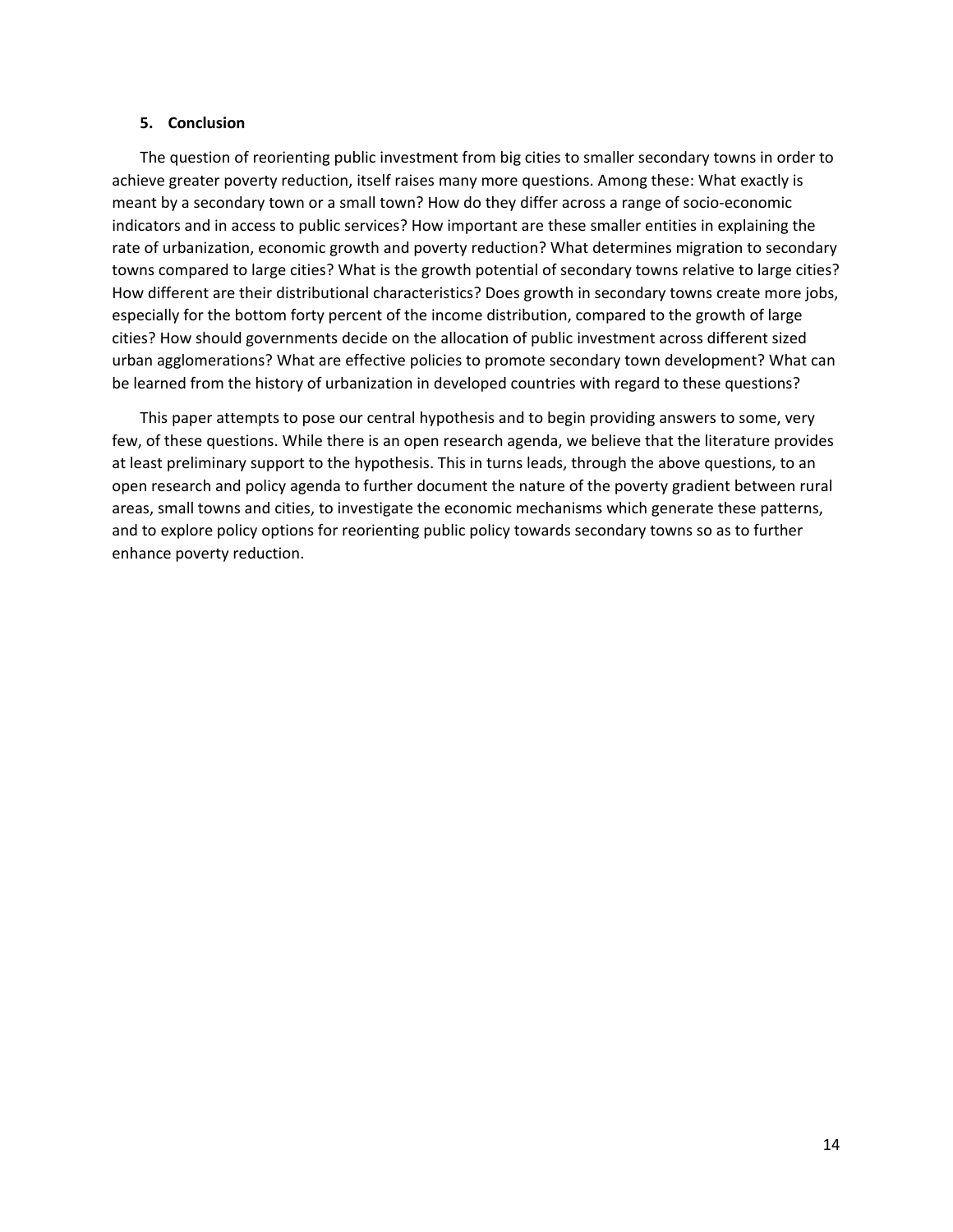# **References**

Anand, Sudhir and Ravi Kanbur. 1985. "Poverty under the Kuznets Process." *The Economic Journal*, Vol. 95, Issue 380a, pp. 42‐49, 1985.

Beegle, K., J., De Weerdt, and S., Dercon. 2011. "Migration and Economic Mobility in Tanzania: Evidence from a Tracking Survey." *Review of Economics and Statistics*, 93‐3: 1010‐1033.

Behrens, Kristian and Frederic Robert‐Nicoud. 2014. "Survival of the Fittest in Cities." *The Economic Journal,* Vol 124, pp 1371‐1400.

Christiaensen, Luc and Todo. 2014. "Poverty Reduction During the Rural–Urban Transformation – The Role of the Missing Middle." *World Development*, 63: 43‐58.

Christiaensen, Luc, Joachim De Weerdt and Ravi Kanbur. 2015. "Urbanization and Poverty Reduction: The Role of Secondary towns in Tanzania," Analysis and Policy Brief No. 18, Institute of Development Policy and Management, University of Antwerp.

https://www.uantwerpen.be/images/uantwerpen/container2673/files/Publications/APB/18‐DeWeerdt‐ Christiaensen‐Kanbur.pdf

Christiaensen, Luc, Joachim De Weerdt and Ravi Kanbur. 2016. "Migration Equilibrium and Income Distribution with Multiple Destinations: Cities, Towns, and Poverty." In process.

Duranton, Gilles. 2007. "Urban evolutions: the fast, the slow, and the still." *American Economic Review*, 97(1): 197‐221.

Duranton, Gilles. 2008. "Viewpoint: From Cities to Productivity and Growth in Developing Countries." *Canadian Journal of Economics* 41 (3): 689–736.

Duranton, Gilles. 2015. *The World Bank Research Observer*, vol. 30, pp. 40‐73.

Eeckhout J. (2004). "Gibrat's Law for (All) Cities". *American Economic Review*, 94(5): 1429‐1451.

Ferre, Celine, Francisco H.G. Ferreira, and Peter Lanjouw. 2012. *The World Bank Economic Review*, Vol. 26, pp. 351‐382.

Harris, John R., and Michael P. Todaro (1970) 'Migration, unemployment and development: a two‐sector analysis,' *American Economic Review* 60, 126–42

Henderson, J.V. (1974), "The sizes and types of cities," *American Economic Review* 64: 640‐56.

Henderson, Vernon (2002a) 'Urban primacy, external costs, and the quality of life,' *Resource and Energy Economics* 24, 95–106

Henderson, Vernon (2002b) 'Urbanization in developing countries,' *World Bank Research Observer* 17, 89–112

Henderson, J. Vernon, and Randy Becker (2000) 'Political economy of city sizes and formation,' *Journal of Urban Economics* 48, 453–84

Hsu, Wen‐Tai. 2012. "Central Place Theory and City Size Distribution." *The Economic Journal,* Vol 122, pp 903–932.